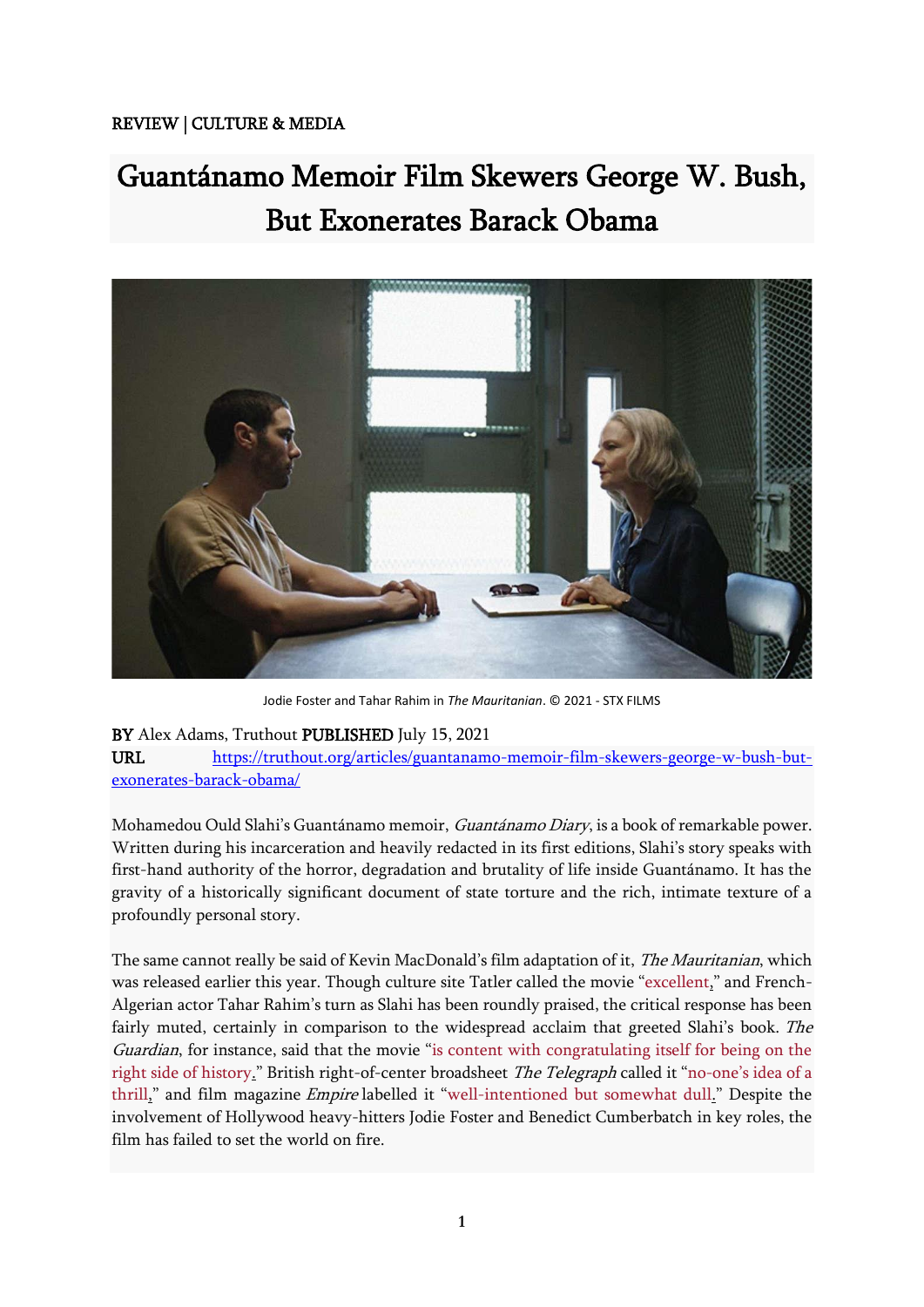And yet, many of the reviews have so far failed to notice one particularly intriguing aspect of The Mauritanian. Like dour thrillers of the early years of the "war on terror" such as Gavin Hood's *Rendition*, which raise complex problems only to defuse them when prisoners are rescued and the dastardly senators responsible for the torture program get what they deserve, The Mauritanian is an oddly unsatisfying exposé of the torture program. In fact, its limitations reveal very clearly the political limits of much liberal critique of Guantánamo. Bob Brecher, Emeritus Professor of Moral Philosophy at the University of Brighton, U.K., cautions against "the liberal conceit that there is a simple relationship between what torture is and how it is represented," adding that "liberal good intentions and their ideological consequences" are often overlooked in the discussion of torture. The Mauritanian is a particularly good example of the lack of depth found in much liberal condemnation of Guantánamo.

Any filmic critique of Guantánamo is, of course, welcome and politically important. The 20-year history of the American island gulag, and the post-9/11 torture program of which it remains the most well-known manifestation, are some of the most important and enduring political scandals of the modern age. And yet they risk losing urgency for many people due to the labyrinthine complexity of the political issues at stake and, frankly, the boredom factor that results from the grinding slowness and obscurity of the legal process.

The Mauritanian, then, as a film that accessibly exposes the violence of the torture regime and the legal wrangling involved with defending people accused of terrorism — and that humanizes a detainee in the process! — does valuable and necessary work. But it is the parameters of what the film is and is not able to criticize that really makes it interesting.

One of *The Mauritanian's* strongest scenes comes roughly two-thirds of the way into the story. Slahi's ACLU lawyer, Nancy Hollander (Foster) and his military prosecutor-in-waiting, Stuart Couch (Cumberbatch), have both been running into insurmountable obstacles when investigating Slahi's case. Finally, they each encounter authoritative unredacted documentation of the horrendous torture that was committed against Slahi. As we, the audience, see this degrading treatment from his perspective, the two other lead characters read about it and finally experience a powerful revelation about the shocking torture and routine cruelty that characterize life in Guantánamo. A later scene stages a similar revelation as Slahi gets his day in court and testifies via video link from Guantánamo. He is articulate, dignified, funny and humble; his humanity, as they say, shines through, and soon enough his case is dismissed and he is declared eligible for release. These scenes are interesting because they stage a certain idea about scandal. The truth is exposed, and then, as a direct and uncomplicated consequence, justice is done. Once Couch realizes that Slahi was tortured, he refuses to prosecute the case; once the court sees that Slahi is innocent, he is declared free to go.

Such an understanding of scandal is not only oversimplified, but misleading. [Jamie Johnson,](https://journals.sagepub.com/doi/full/10.1177/1354066116669569) a scholar of militarization working in Leicester, U.K., writes that scandal is integral to the way that we understand modern war. This is because the gesture which marks some violent acts (i.e., war crimes, extraordinary rendition, torture) as excessive also marks others as acceptable. That is, when we "expose the truth," we are not, of course, allowing the light of truth to directly shine through on its own: we are staging a very particular narrative aimed at specific people and for a specific audience, a narrative which draws boundaries around what we are and are not willing to criticize.

He continues: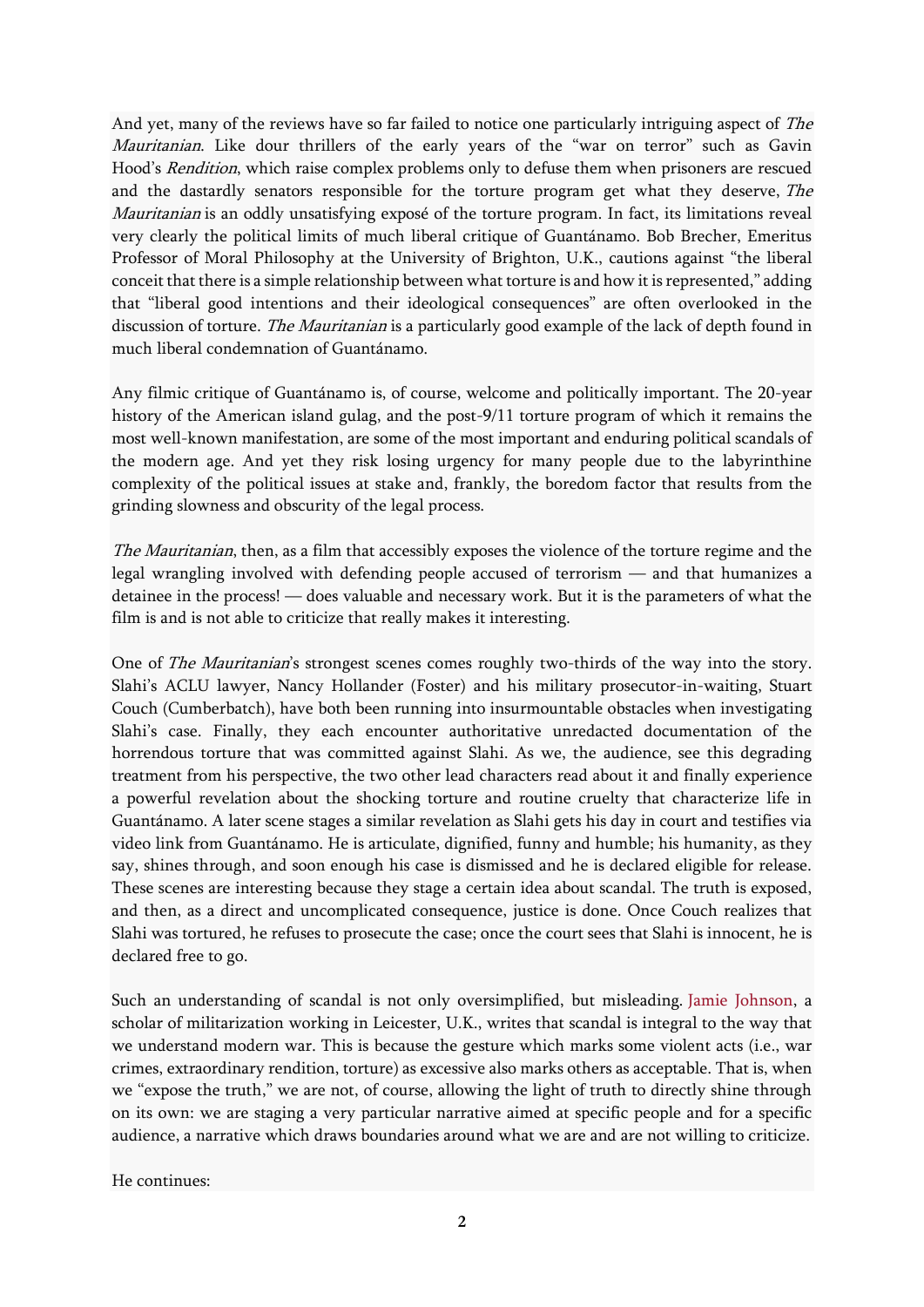This form of critique, in which 'excesses' are exposed and corrected through official channels of accountability, often works to limit how we understand and respond to certain events. Take, for example, the idea of the war crime. The category of the war crime asserts that there are certain 'excessive' acts of violence that are scandalous. However, if you can commit a 'crime' against war then presumably there are other forms of violence that are 'on the right side of the line'. The function of this category is therefore to implicitly endorse and accept these other forms of 'unremarkable' state-sanctioned violence. We must therefore be careful not to approach practices of torture and rendition in the Global War on Terror as a scandalous 'excess'. Doing so fails to do justice to the pervasive harms and injustices that have been done to people around the world in the name of fighting terror.

The Mauritanian is interesting because it highlights government-sanctioned atrocities but also simultaneously emphasizes their solution: Bush and Cheney are beaten in court because the justice system functions effectively enough to check executive power. The story is, therefore, misleadingly positive, ending on a high note in which American justice prevails. Anybody familiar with Guantánamo will tell you that this is emphatically not the message to take from Guantánamo.

What is more, by ending on Slahi's triumph in court, *The Mauritanian* only tells the story of roughly half of Slahi's time in Guantánamo. Slahi was detained for 15 years under Presidents Bush and Obama, but the movie ends eight years into his illegal detention after he wins a landmark legal case against the Bush administration in which he is granted the right of habeas corpus. His seven more years in Guantánamo, when this right was withheld at Obama's express instruction, are reduced to three brief title cards at the end of the film.

This is especially ironic given that the film is centrally concerned with redaction. [Whole pages of](https://www.pri.org/stories/2015-01-22/much-guantanamo-detainees-diary-didnt-make-it-past-government-censors)  [Slahi's book were blacked out in its first edition](https://www.pri.org/stories/2015-01-22/much-guantanamo-detainees-diary-didnt-make-it-past-government-censors), with the selective removal of crucial details and sentences throughout the book making many other parts of it incredibly difficult to follow (this is, of course, the point of redaction). Likewise, when Hollander finally gets access to the legal files that she needs to defend Slahi, it is box after box after box of redacted documentation.

Though it foregrounds government censorship, The Mauritanian, too, is a redacted version of Slahi's story. Slahi himself is pleased with the adaptation, though he acknowledges that the prison environment and savage mistreatment depicted in the movie is "[like the soft version of Guantánamo](https://www.independent.ie/entertainment/movies/ive-forgiven-my-guantanamo-bay-captors-mo-ould-slahi-tells-his-story-which-features-in-new-film-the-mauritanian-40236724.html)  [Bay](https://www.independent.ie/entertainment/movies/ive-forgiven-my-guantanamo-bay-captors-mo-ould-slahi-tells-his-story-which-features-in-new-film-the-mauritanian-40236724.html)." But nobody would ask for the torture scenes to be any grimmer: most importantly, the film forces a generic and sentimental legal thriller happy ending, which is inappropriate given the horrendous and damning facts of Slahi's case.

The final movement of the film is dedicated to Slahi's triumphant courtroom speech and his subsequent joy at the judge's decision in his favor. This framing of the story emphasizes Slahi's victory against the evil Bush and Cheney at the expense of any examination of Obama or Biden's complicity in the continuing scandal of Guantánamo. Slahi has become known for his extraordinary capacity for forgiveness — ["I've wholeheartedly forgiven everyone,"](http://www.andyworthington.co.uk/2019/09/05/guantanamo-torture-victim-mohamedou-ould-salahi-and-the-extraordinary-power-of-forgiveness/) he has said — and it is undoubtedly true that there is something powerful, and moving, about this. But for The Mauritanian to reproduce this forgiveness echoes Obama's policy of "looking [forward rather than](https://www.vox.com/xpress/2014/12/9/7361667/senate-torture-report-kiriakou)